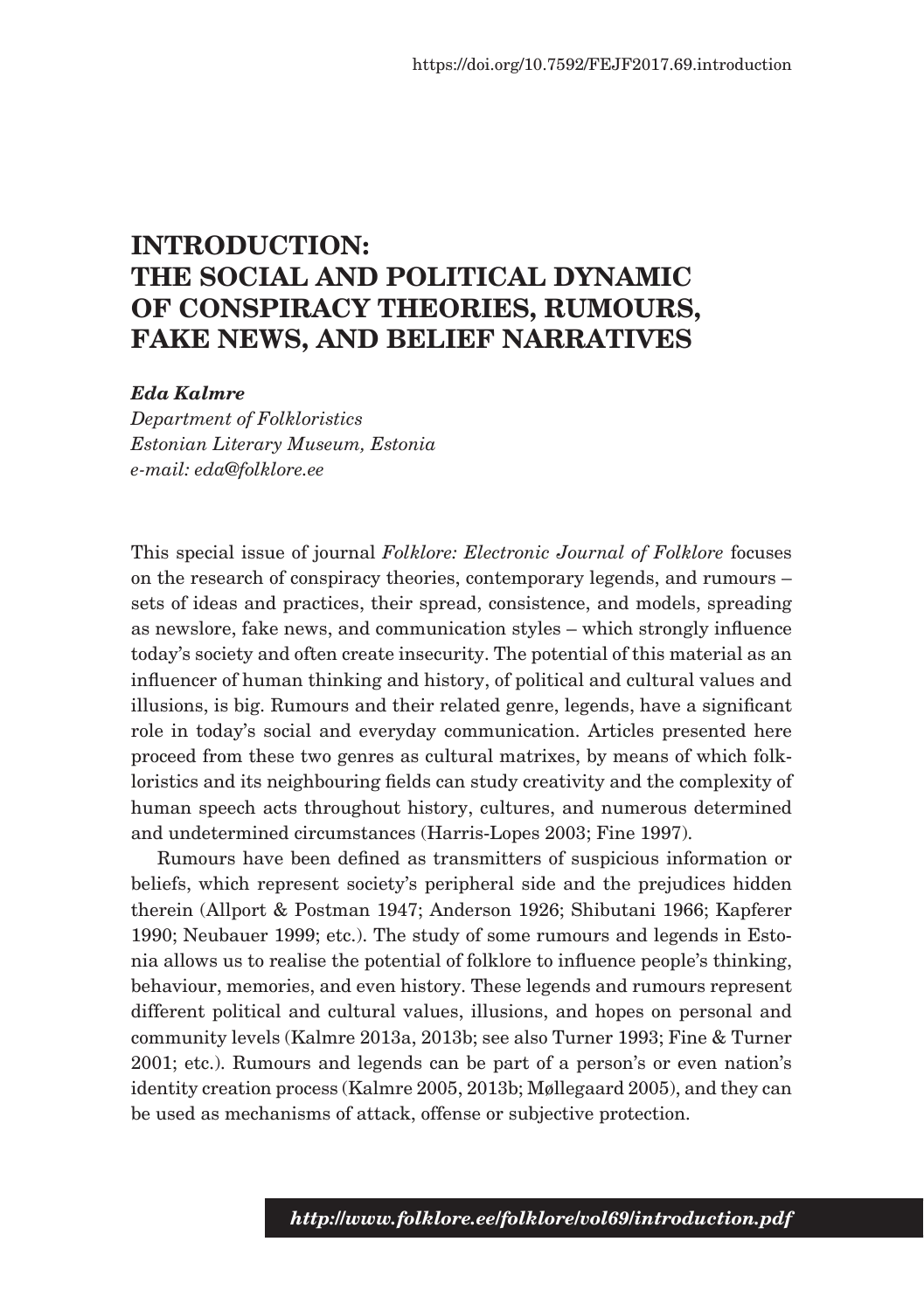One of the important features of rumours and legends is that "they are told as true, factual, or plausible and therefore assume a level of authority; they provoke dialogue about the narrative events, their interpretation, and their plausibility; they both articulate and influence beliefs and attitudes towards the subject matter; and they have the capability of affecting the actions and behaviour of the listening audience" (Goldstein 2004: 28). Indeed, the majority of these traditional texts affect us one way or another and call us to express our opinion, discuss and debate, and thus inevitably have an impact on our collective consciousness.

By reflecting the community's collective values, these narratives interpret reality in their own way, and often have political nature. They are based on transmitting dialectical tensions of the community, focusing on the norms, values, and expectations of concrete cultural groups. On the other hand, there is nothing static in the prejudices and beliefs in these narratives. Transmitting the truth inherent in these narratives should be viewed as a process characterised by a constant discussion about different cultural ideologies (Tangherlini 2007; Valk 2008, etc.).

Today beliefs and ideas often spread in the form of negatory rumours, resulting in various conspiracy theories (Barkun 2003; Madisson 2014). A characteristic feature of negatory rumours and legends is hypercritical thinking, which is expressed in strong suspicion, in considering real-life events as rumours, and in exposing them as another reality. It means that each negatory rumour is coupled with an assertive rumour, replacing the denied reality with a new reality. Yet, it is difficult to provide evidence for this other reality, and this is not because this other reality is an illusion, but because proofs are systematically suppressed or hidden, as adherents of negatory ideas claim (cf. Renard 2005). Sketching an immoral, malignant, and very powerful enemy, acting undercover, makes it possible to present the interpreter's own views as something ethical, transparent, and justified (Madisson 2016).

In today's social life, the influence of written and spoken text on human thinking and opinions is stronger than in the pre-Internet era. Therefore, the present study of fake news, rumours, legends, and conspiracy theories also involves the study of the media in its original performance. Researchers have often struggled with how to record short-lived rumours that are passed on by word of mouth, and have found it even more difficult to trace the origin and development of the hearsay; today the Internet with its social media, digital journalism, and search engines greatly facilitates the process (Blank 2007, 2009; Shifman 2007). The internet communication environment where rumours, belief messages or longer belief narratives (legends) multiply and spread like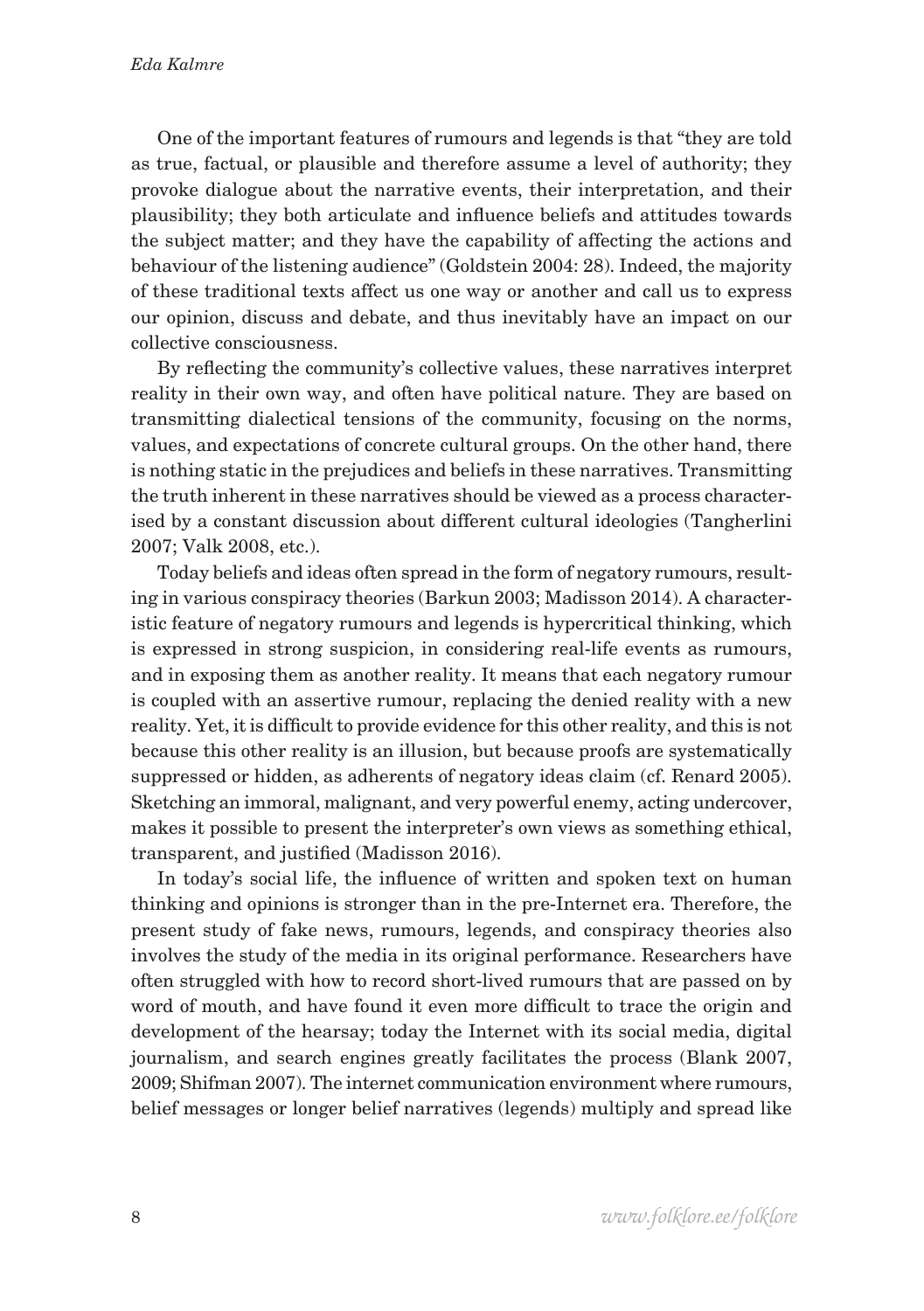lightening across many channels validates this belief and expands the circle of believers (Barkun 2003). The newslore assuming different forms around a concrete alarming rumour or a scandal – jokes, urban legends, parodies, fake news, digitally processed photographs, political and commercial announcements, etc. – allows for observing the whole similar discourse in the operational practices of today's media (Frank 2011).

The dynamic of rumours, fake news, and belief stories in oral communication, on the Internet, in the media, and in today's culture in a wider sense is related not only to the truth and power on the personal and collective level, but also to propaganda and politics on the state level (Astapova 2015; Regamey 2011; Kalmre 2013a).

Power plays a crucial role in written discourse because it controls the social beliefs, attitudes, and behaviours of people of any society or group (Nycyk 2015; van Dijk 2001). These can occur in any documents, but particularly so on the Internet. Power is a complex strategically driven phenomenon produced through social interaction from many directions and by human actors, often resulting in the maintenance of inequitable social relations (Foucault 1980, 1981). People use it in specific ways in social situations to control outcomes, and as a persuasive device through the use of language to cause the inequality and marginalisation of others. Gossiping and spreading rumours are types of power tactics used on the Internet, particularly social media sites such as Facebook and Twitter, to persuade others to believe information about themselves or others.

The idea of a special issue of journal *Folklore* dedicated to rumours, contemporary legends, and conspiracy theories was born at the end of 2015, half a year before the conference of the International Society of Contemporary Legend Research in Tallinn. This society, established in 1988 and dedicated to the study of contemporary legends and rumours, today unites folklorists, social scientists, journalists, and psychologist from all over the world, and organises annual conferences. Unfortunately, the idea of a special issue was not realised before the conference in the summer of 2016. But I am glad to say that two articles of this issue were written on the basis of presentations made at the Tallinn conference.

The first one is **Anastasiya Astapova's** article about presidential election folklore in Belarus. Belarus is a non-democratic country and the results of the elections are known in advance. But at the same time, the election rumours and jokes circulating in the oral communication and on the Internet question the existing hegemony. Anastasiya Astapova shows, based on her fieldwork examples, how the genres of rumours and jokes are interconnected, sometimes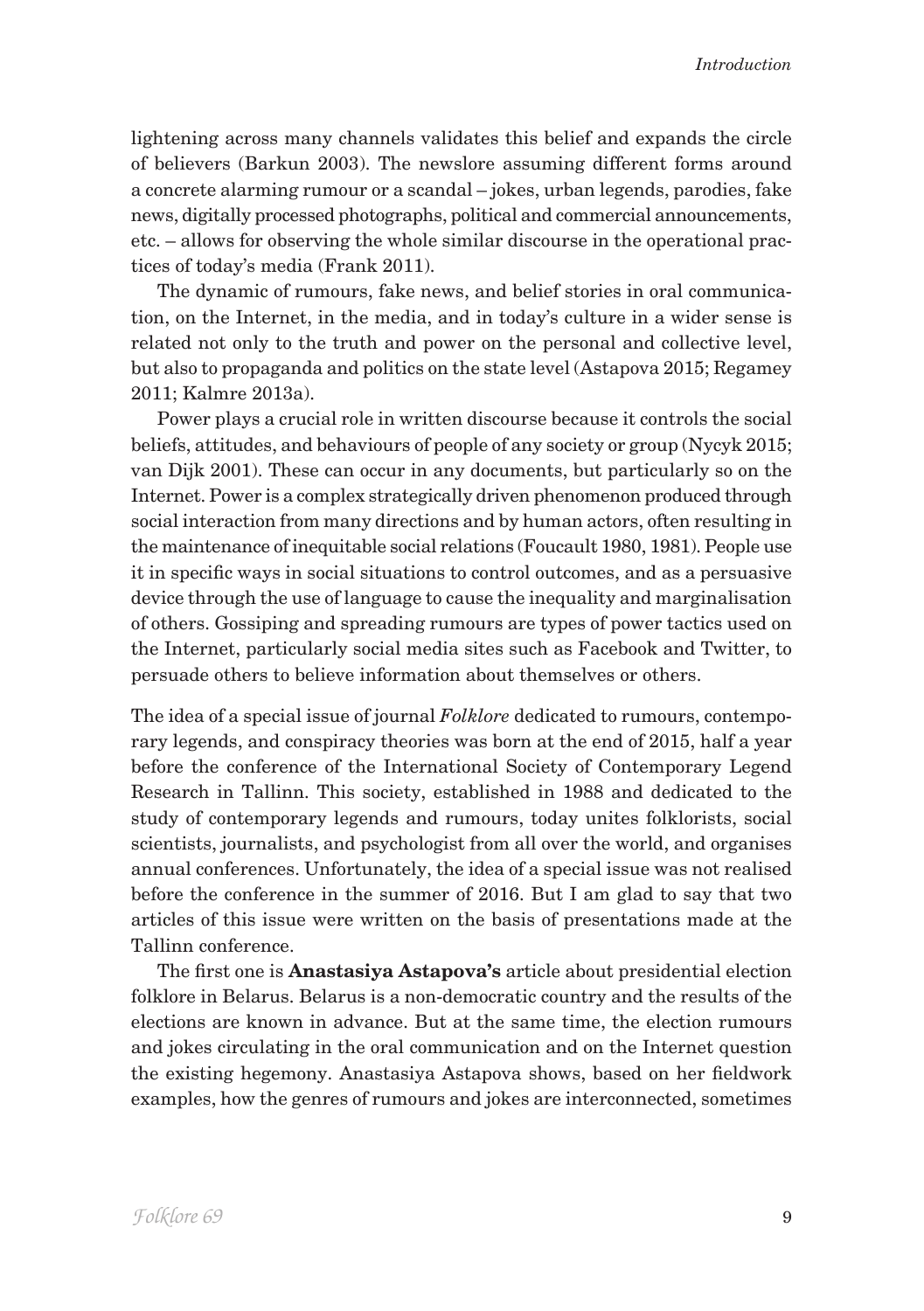to the point of being indiscernible. Belarusian elections folklore has become so widespread and creative that its genres intermingle to the extent that it is impossible to tell one from another; they move from one election to the next whether through oral communication, news, or the Internet.

Another participant in the Tallinn conference, **Zuzana Panczová**, presents in her article one of the typical features of conspiracy theories – a dualistic worldview, which explains important events as a consequence of a hidden struggle between 'Us' and the dark forces. An example of this characteristic also presents the dichotomous terms 'West' and 'East'. As a political and moral concept, the 'West' is very much used in the conspiratorial discourse in Slovakia. The author points out the functions of this concept as an 'enemy' in rumours and conspiracy theories. Her sources of research include the mass media, internet discussions, and social networks. The author shows that in Slovakia the negative image of the West is based on historical memory, which has been passed on from one generation to another, used by the propaganda of different political regimes, and supported by the authority of important personalities in the Slovak national history.

**Alexander Panchenko's** article deals with the role of conspiratorial motifs and themes in the formation and transmission of what is known as 'contemporary legend'. The discussion of empirical data focuses on apocalyptic narratives about 'the Beast of Brussels'. The author shows how and why the present-day conspiracy theories and practices of 'conspiratorial hermeneutics' are inspired by particular combinations of emotional, moral, and epistemological expectations.

**Eda Kalmre** and **Liisi Laineste** write about the cult of president Putin and the media behaviour related to the recent rumours concerning Putin's disappearance from the public eye during a ten-day period in March 2015. The data analysed here consist of two equally important sources: global news coverage of Putin's disappearance, and the information spread in social media via Twitter hashtags #WhereIsPutin and #PutinUmer. The authors describe how the news spread on the global arena, what the differences are between English- and Russian-language social media sources; what the reoccurring and more influential belief motives are in the stories told about the political leaders in Russia, and how they reappear in present-day internet folklore, especially humour. The analysis sheds light on the inner workings of rumour and humour in social media and its effect on the dissemination and content of folklore.

**Amandine Regamey** writes about a very influential story, a rumour and contemporary legend, which accompanies all military conflicts provoked by Russia. The rumour surfaces once again in Ukraine. It talks about womensnipers, former biathlon champions from the Baltic states, who allegedly fought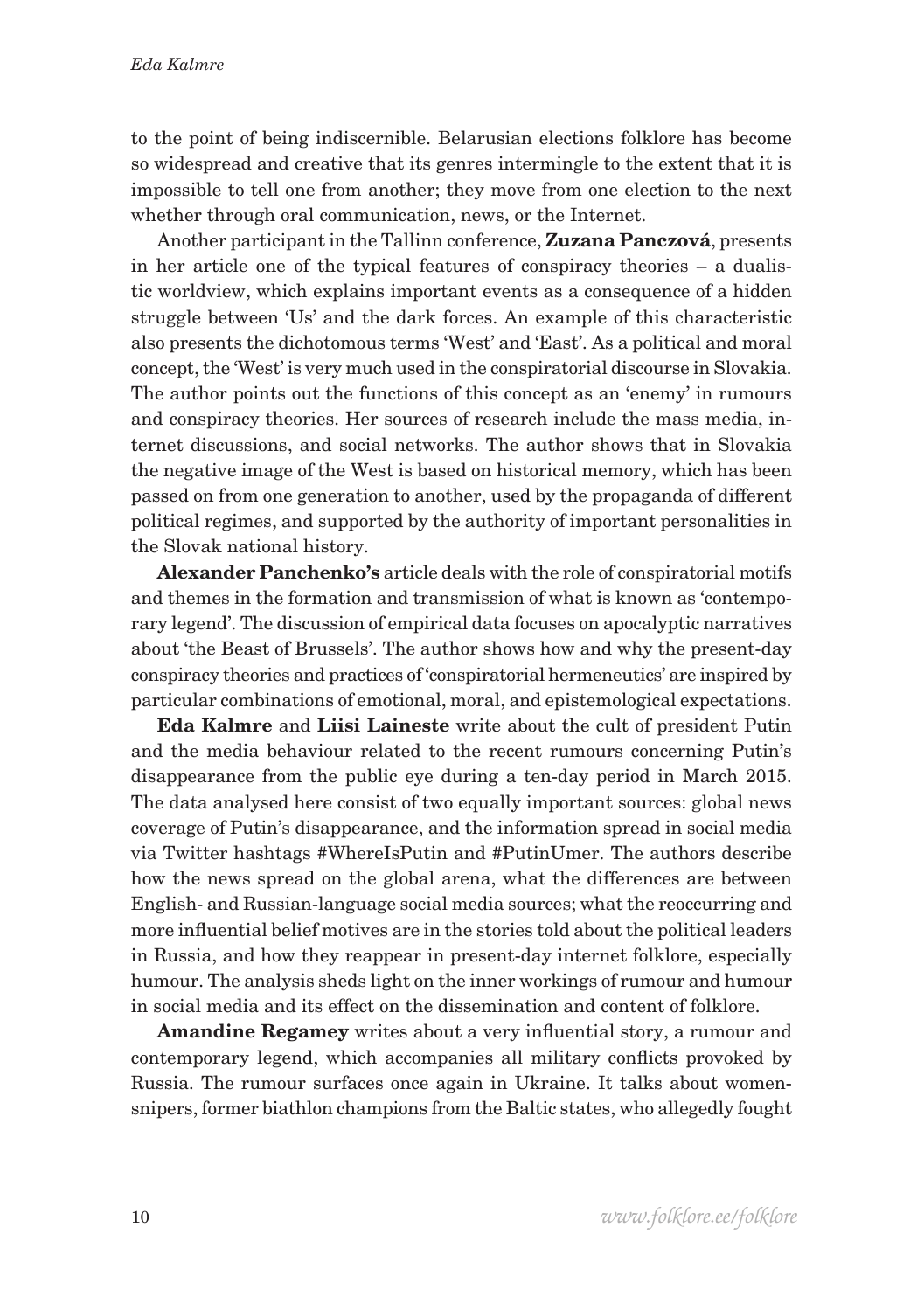alongside Chechen militants or in the military forces of Ukraine more than ten years later. The article explores the different aspects of a war legend that was born among soldiers, was embodied in fiction and popular culture, and was used in Russian official propaganda. It shows that the focus on Baltic mercenaries allows for presenting Russia simultaneously as the successor of the Soviet Union fighting against fascism, and as a state besieged by Islamic terrorism and American expansionism.

**Mari-Liis Madisson** in her article "Representation of Snowden's scandal in the Estonian media: The construction of threats and fear" explicates how the leakages concerning the details of the top-secret United States government mass surveillance programme PRISM were contextualised in the Estonian public information space. The Snowden affair received strong public feedback because this topic addressed even those people who had normally kept their distance from politics. It touched the cornerstone of contemporary identities – the right for free Internet. The Internet is frequently associated with the freedom of expression, horizontal relations between citizens and state authorities, transparent governing, etc., and those characteristics are often interpreted as signs of the progressive and democratic nature of the medium. This study tries to explain how such positive connotations start to resonate with cultural fears of unregulated surveillance and non-transparent control.

In conclusion it could be mentioned that, although not planned in the beginning, this issue became more focused on the Eastern material. I sincerely hope that it offers the readers excitement and new ideas as well as thoughts for further discussions, as similar studies on the connections between rumours, legends, and conspiracy theories as well as humour and belief stories in the former Soviet Union and Eastern Europe have not been published extensively. Finally, I would like to thank all the authors for their contributions and good collaboration.

## **References**

- Allport, Gordon W. & Postman, Leo 1947. *The Psychology of Rumour*. New York: Henry Holt and Company.
- Anderson, Walter 1926. Die Marspanik in Estland 1921. *Zeitschrift des Vereins für Volkskunde.* Begründet von Karl Weinhold*.* Berlin: Julius Springer, pp. 229–252. Available at http://www.archive.org/stream/zeitschriftfrv30t38verbuoft#page/n5/ mode/2up/search/Die+Marspanik+in+Estland+1921, last accessed on July 11, 2017.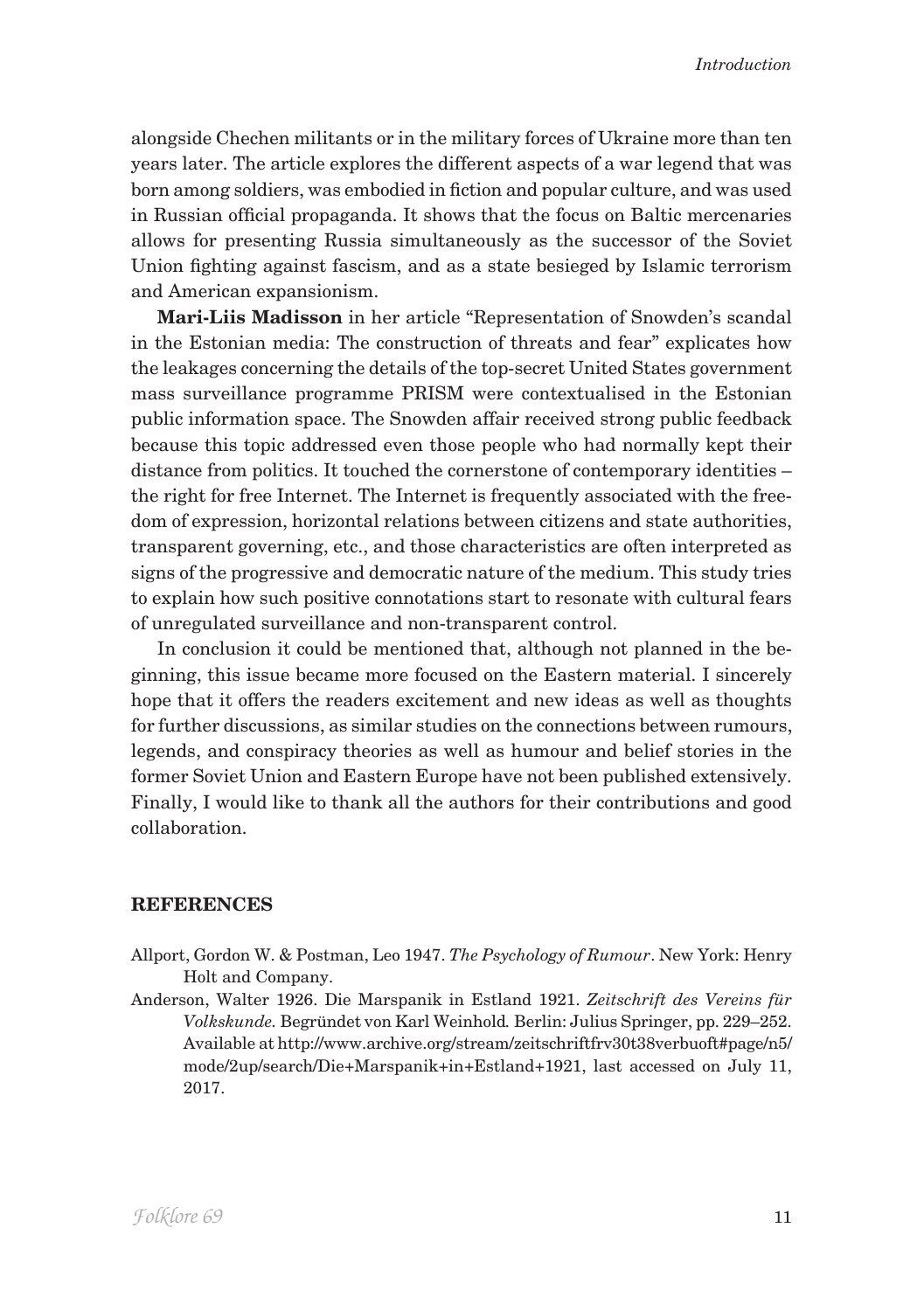- Astapova, Anastasiya 2015. *Negotiating Belarusianness: Political Folklore Betwixt and Between.* Dissertationes Folkloristicae Universitatis Tartuensis 22. Tartu: University of Tartu Press. Available at http://dspace.ut.ee/handle/10062/49509, last accessed on July 11, 2017.
- Barkun, Michael 2003. *A Culture of Conspiracy: Apocalyptic Visions in Contemporary America*. Berkeley & Los Angeles & London: University of California Press.
- Blank, Trevor J. 2007. Examining the Transmission of Urban Legends: Making the Case for Folklore Fieldwork on the Internet. *Folklore Forum*, Vol. 37, Nos. 1–2, pp. 15–26. Available at https://scholarworks.iu.edu/dspace/handle/2022/3231, last accessed on July 11, 2017.
- Blank, Trevor J. (ed.) 2009. *Folklore and the Internet: Vernacular Expression in a Digital World*. Utah: Utah State University.
- Fine, Gary Alan 1997. Rumor. In: Thomas A. Green (ed.) *Folklore: An Encyclopedia of Beliefs, Customs, Tales, Music, and Art*. Santa Barbara & Denver & Oxford: ABC-CLIO, pp. 741–743.
- Fine, Gary Alan & Turner, Patricia A. 2001. *Whispers on the Color Line: Rumor and Race in America.* Berkeley & Los Angeles: University of California Press.
- Foucault, Michel 1980. *Power/Knowledge: Selected Interviews and Other Writings 1972–1977.* New York: Pantheon Books. Available at https://monoskop.org/ images/5/5d/Foucault\_Michel\_Power\_Knowledge\_Selected\_Interviews\_and\_ Other\_Writings\_1972-1977.pdf, last accessed on July 11, 2017.
- Foucault, Michel 1981. The Order of Discourse. In: Robert J. C. Young (ed.) *Untying the Text: A Post-Structuralist Reader*. London & Boston: Routledge & Kegan Paul, pp. 48–78.
- Frank, Russell 2011. *Newslore: Contemporary Folklore on the Internet*. Jackson: University Press of Mississippi.
- Goldstein, Diane E. 2004. *Once Upon a Virus: AIDS Legends and Vernacular Risk Perception*. Logan, Utah: Utah State University Press.
- Harris-Lopez, Trudier 2003. Genre. In: Burt Feintuch (ed.) *Eight Words for the Study of Expressive Culture*. Urbana & Chicago & Springfield: University of Illinois Press, pp. 99–120. Available at https://muse.jhu.edu/book/22934, last accessed on July 11, 2017.
- Kalmre, Eda 2005. The Saga of the Voitka Brothers in the Estonian Press: The Rise and Fall of a Heroic Legend. *Folklore: Electronic Journal of Folklore*, Vol. 29*,* pp. 97–122. http://dx.doi.org/10.7592/FEJF2005.29.voitka.
- Kalmre, Eda 2013a. *The Human Sausage Factory: A Study of Post-War Rumour in Tartu*. On The Boundary of Two Worlds: Identity, Freedom, and Moral Imagination in the Baltics, Vol. 34. Amsterdam & New York: Rodopi.
- Kalmre, Eda 2013b. Rumours and Contemporary Legends as Part of Identity Creation Process. In: Liisi Laineste & Dorota Brzozowska & Władysław Chłopicky (eds.) *Estonia and Poland: Creativity and Tradition in Cultural Communication*. Vol. 2: Perspectives on National and Regional Identity. Tartu: ELM Scholarly Press, pp. 25–42. DOI: 10.7592/EP.2.kalmre.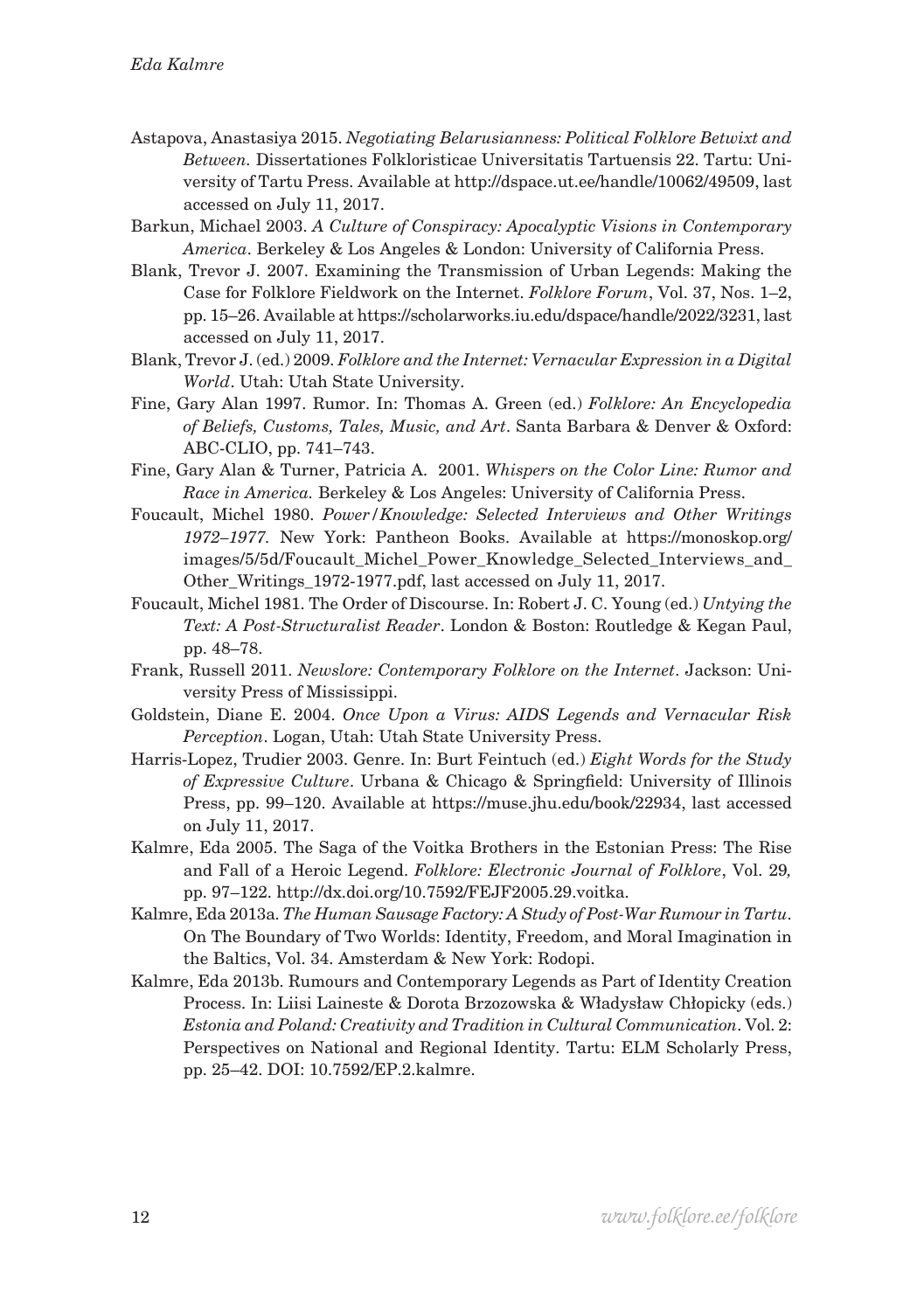- Kapferer, Jean-Noel 1990. *Rumors: Uses, Interpretations, and Images*. New Brunswick, NJ: Transaction.
- Madisson, Mari-Liis 2014. The Semiotic Logic of Signification of Conspiracy Theories. *Semiotica: Journal of the International Association for Semiotic Studies*, Vol. 202, pp. 273−300. https://doi.org/10.1515/sem-2014-0059.
- Madisson, Mari-Liis 2016. *The Semiotic Construction of Identities in Hypermedia Environments: The Analysis of Online Communication of the Estonian Extreme Right*. Dissertationes Semioticae Universitatis Tartuensis 23. Tartu: University of Tartu Press. Available at https://dspace.ut.ee/bitstream/handle/10062/52174/ madisson\_mari-liis.pdf?sequence=1&isAllowed=y, last accessed on July 11, 2017.
- Møllegaard, Kirsten 2005. The Fairy-Tale Paradigm: Contemporary Legend on Hans Christian Andersen's Parentage. *Contemporary Legend: New Series*, Vol. 8, pp. 28–46. Available at http://collections.mun.ca/PDFs/clegend/ ContemporaryLegendVol.082005.pdf, last accessed on July 11, 2017.
- Neubauer, Hans-Joachim 1999. *The Rumour: A Cultural History*. London & New York: Free Association Books.
- Nycyk, Michael 2015. The Power Gossip and Rumour Have in Shaping Online Identity and Reputation: A Critical Discourse Analysis. *The Qualitative Report*, Vol. 20, No. 2, pp. 18–32. Available at http://www.nova.edu/ssss/QR/QR20/2/nycyk2.pdf, last accessed on July 11, 2017.
- Regamey, Amandine 2011. *Les femmes* snipers *de Tchétchénie: interprétaions d'une légende de guerre*. Questions de Recherche / Research in Question, Vol. 35. Available at http://www.sciencespo.fr/ceri/sites/sciencespo.fr.ceri/files/qdr35.pdf, last accessed on July 11, 2017.
- Renard, Jean-Bruno 2005. Negatory Rumors: From the Denial of Reality to Conspiracy Theory. In: G. A. Fine & V. Campion-Vincent & C. Heath (eds.) *Rumor Mills: The Social Impact of Rumor and Legend.* New Brunswick & London: Aldine Transaction, pp. 223–240.
- Shibutani, Tamotsu 1966. *Improvised News: A Sociological Study of Rumor*. Indianapolis & New York: Bobbs-Merill.
- Shifman, Limor 2007. Humor in the Age of Digital Reproduction: Continuity and Change in Internet-Based Comic Texts. *International Journal of Communication*, Vol. 1, pp. 187–209. Available at http://ijoc.org/index.php/ijoc/article/viewFile/11/34, last accessed on July 11, 2017.
- Tangherlini, Timothy R. 2007. Rhetoric, Truth and Performance: Politics and the Interpretation of Legend. *Indian Folklife*, Vol. 25, pp. 8–12. Available at http:// indianfolklore.org/journals/index.php/IFL/article/view/257, last accessed on July 11, 2017.
- Turner, Patricia A. 1993. *I Heard It Through the Grapevine: Rumor in African-American Culture.* Berkeley & Los Angeles & London: University of California Press.
- Valk, Ülo 2008. Folk and the Others: Constructing Social Reality in Estonian Legends. In: Terry Gunnell (ed.) *Legends and Landscape: Plenary Papers from the 5th Celtic-Nordic-Baltic Folklore Symposium, Reykjavik 2005.* Reykjavik: University of Iceland Press.